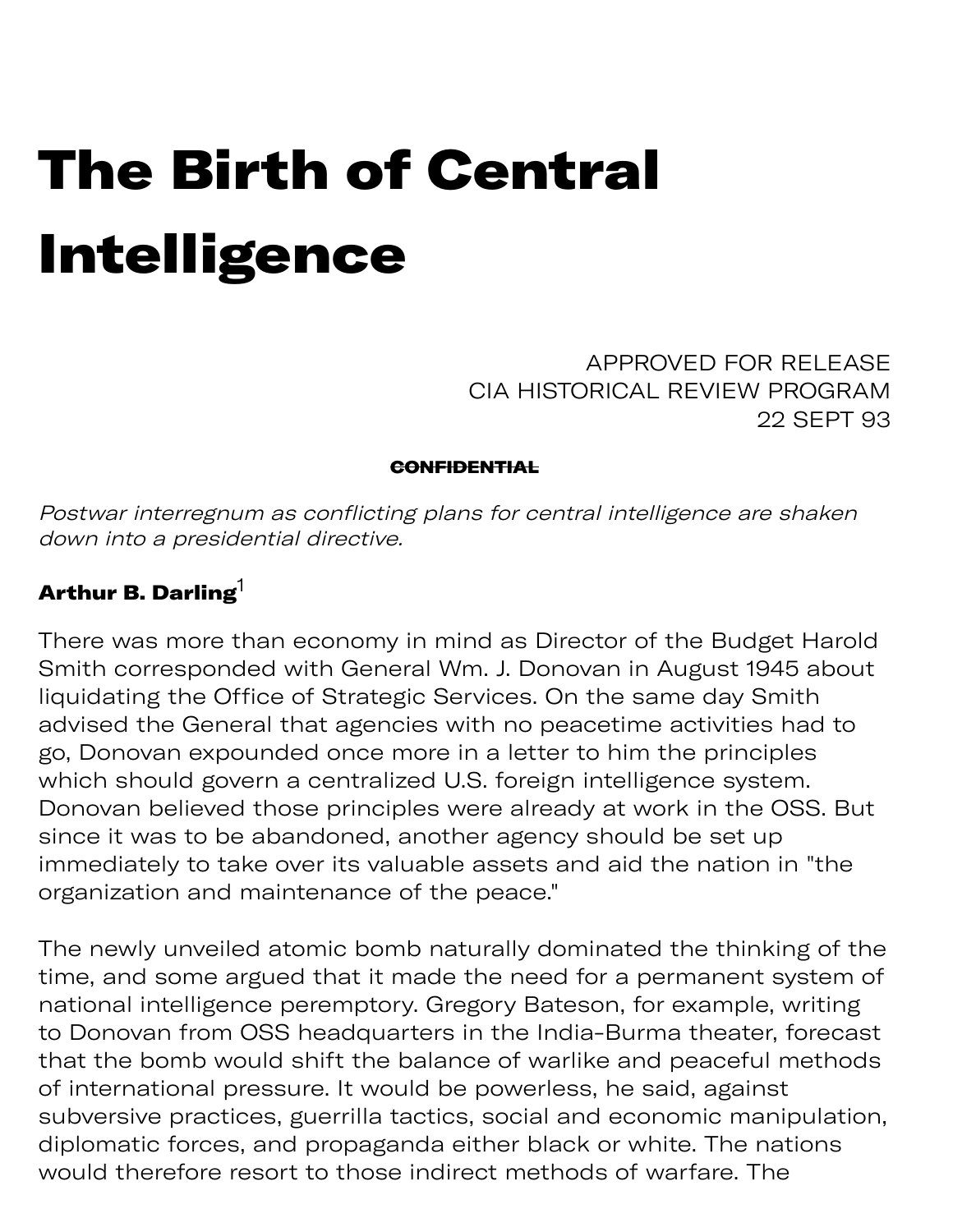importance of the kind of work the Foreign Economic Administration, the Office of War Information, and the Office of Strategic Services had been doing would thus be infinitely greater than it had ever been. The country could not rely upon the Army and Navy alone for defense. There should be a third agency to combine the functions and employ the weapons of clandestine operations, economic controls, and psychological pressures in the new warfare. But Bateson thought, and he would not be alone, that this third agency should be under the Department of State.

### **Donovan's Principles**

Two assets of the OSS were clear, wrote Donovan to Smith. For the first time in its history this country had a secret intelligence service gathering information abroad and reporting directly to a central office in Washington. Inseparable from this service, a group of specialists were analyzing and evaluating the information for those who should determine the nation's policies. These two cardinal purposes, secret collection abroad and expert appraisal at home, Donovan backed up with the familiar points in his plan. Each department would have its own intelligence service to meet its own needs; its materials would be made available to the central agency. This agency would serve all of the departments with supplemental information obtained either by its own collectors or from other services. It would supply its strategic interpretive studies to authorized agencies and officials.

The agency should have no clandestine activities within the United States nor any police functions either at home or abroad. In time of war it would be subject to the joint Chiefs of Staff. But it should be independent of any department since it was to serve all. It should have an independent budget. It should be administered by a single officer appointed by the President and under his direction. The President might designate a general manager to act as his intermediary, but the agency should be established in the Executive Office of the President. That was the only concession Donovan would make to the critics who feared a director of central intelligence answerable only to the President.

Subject to the approval of the President, or the general manager, the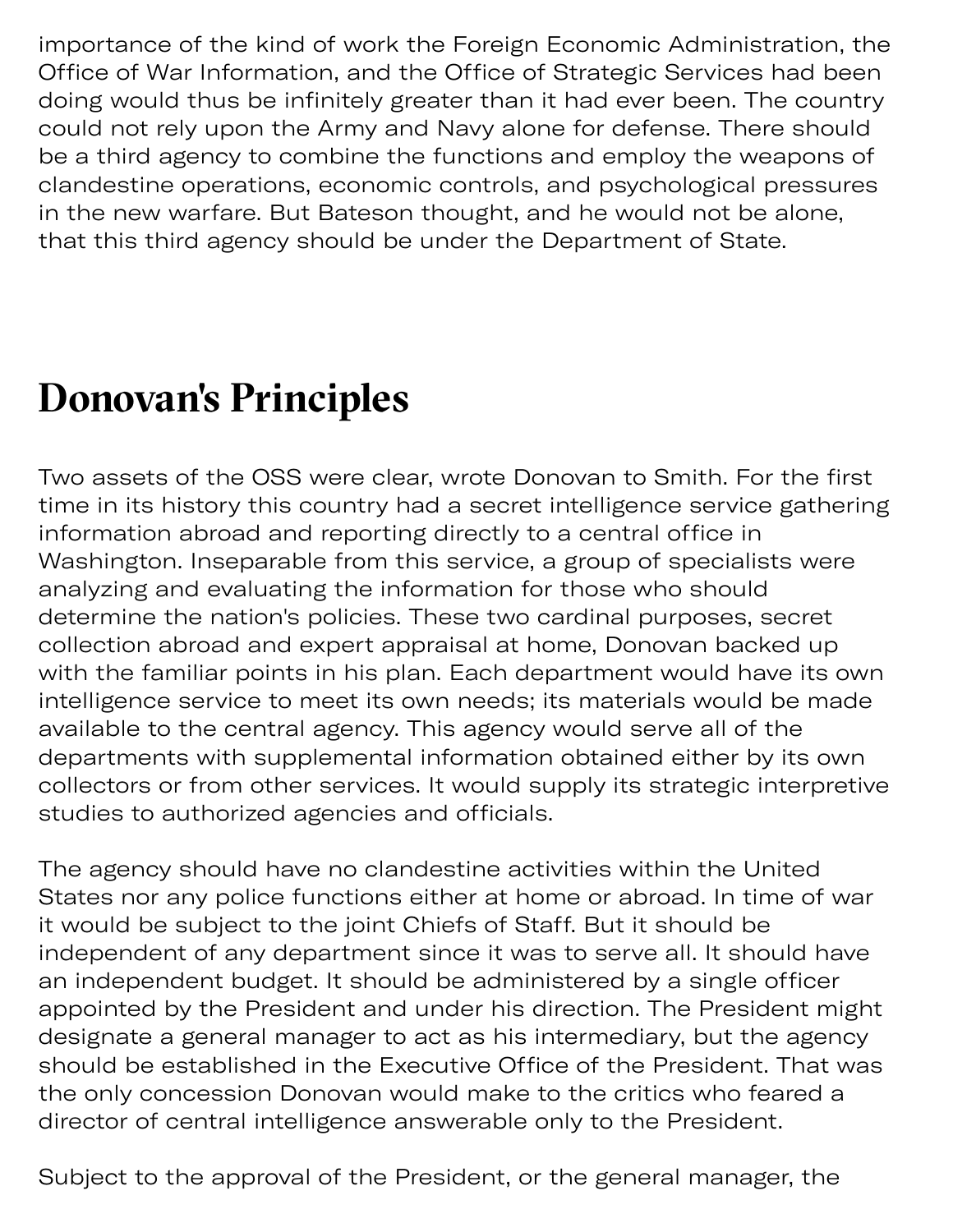director should determine the policy of the agency with the "advice and assistance" of a board representing the Secretaries of State, War, the Navy, and now Donovan added the Treasury. He still insisted that this board should be only a vehicle of advice, not of authority. This requirement was certain to keep alive the opposition which his proposal had met in the military services throughout the previous year. But to General Donovan the principle of individual responsibility was as indispensable as the work of experts in research and analysis and the maintenance of covert services abroad. None of the three principles should be subject to his pet abomination, compromise.

#### **Bureau of the Budget Proposals**

General Donovan's "all-inclusive" program had met doubts among officials of the Bureau of the Budget as early as 1941. Now in 1945, on September 20, a BoB paper traced the history of intelligence in this country and proposed a different kind of organization to replace the OSS. It commended the OSS for blazing new trails and raising the level of competence in the whole system of intelligence but dismissed it as a wartime agency which should not be superimposed on the normal structure of government. The principal operations of intelligence must be at the point where decisions were made, that is in the individual departments. As these were responsible for the decisions and actions, they should produce the intelligence upon which the decisions were based. Moreover, the Donovan plan did not recognize the leading role of the State Department as a "staff agency of the President." Here, it would seem, was the main point of the BoB paper.

It conceded the necessity for coordinating the intelligence operations of the several departments and supplying intelligence reports to the President and others who had decisions to make with regard to national policy; national policy invariably cuts across some departmental lines. But this could be done by a small independent central staff which could rely on the product of research and analysis in the departments. It should not engage in original research but rather harmonize the intelligence from the departments, reconciling any conflicts among them. Until the President saw fit to have such a small staff in his own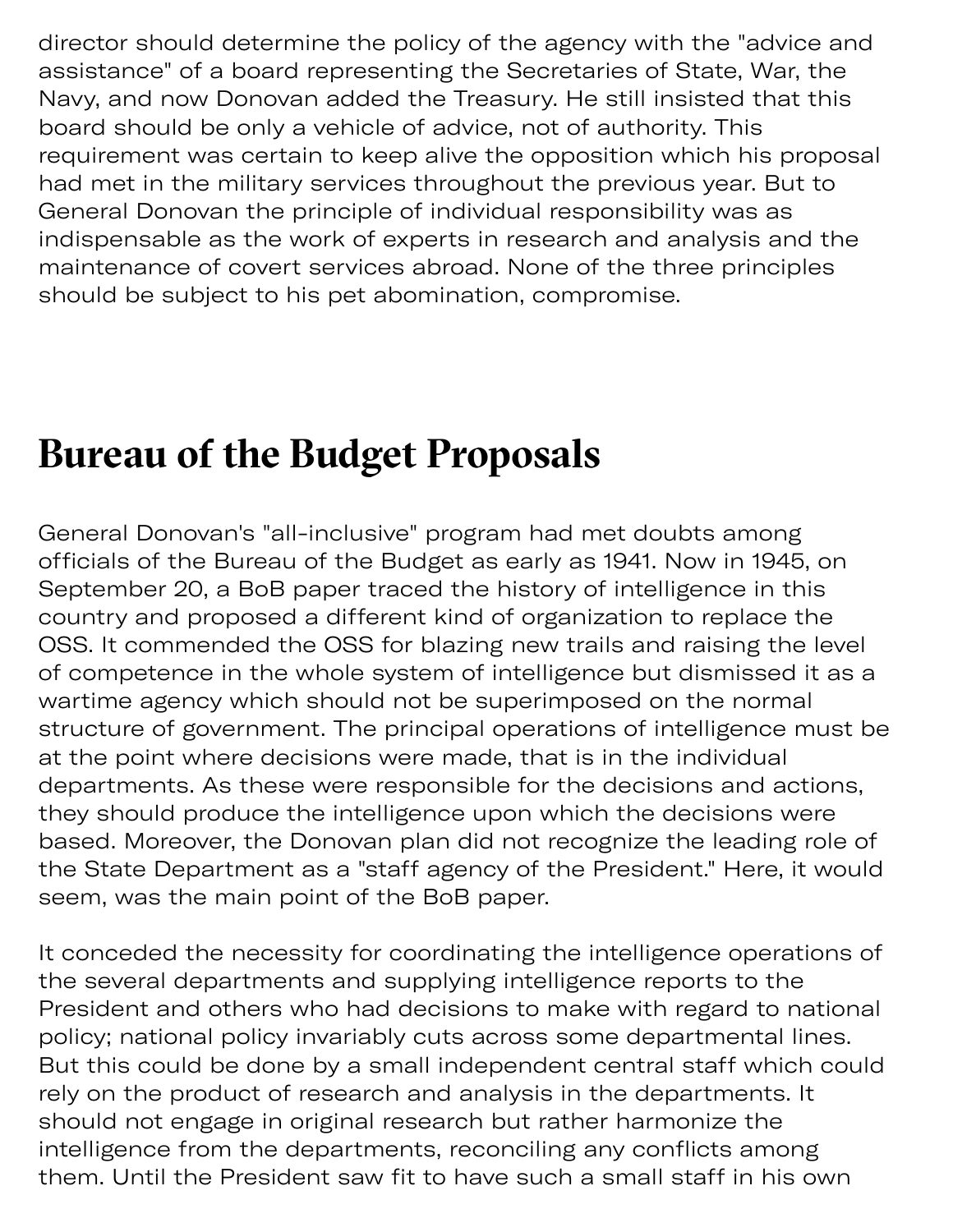office, the Department of State could provide the facilities.

The details of the organization proposed in the BoB paper should not detain us; they were significant chiefly for the support they gave to the organization then taking shape in the State Department. But it is noteworthy that the proposal embodied an unrealistically sharp distinction between security intelligence and counterespionage on the one hand and the positive intelligence obtained from collecting information on the other. It would have the two functions kept apart under the jurisdictions of two separate interdepartmental committees which would devise plans and coordinate the work of the several departments in the two fields. The nucleus of both committees was to be the Assistant Secretaries of State, War, and the Navy. When these sat as the Intelligence Coordinating Committee, the Assistant Secretary of Commerce would attend. When they were the Security Coordinating Committee, the additional members would be the Assistant Secretary of the Treasury and the Assistant Attorney General.

The ideas of the Bureau of the Budget won the attention of President Truman. On the same day, September 20, he directed Secretary Byrnes of the Department of State to take the lead in developing the program for a comprehensive and coordinated system of foreign intelligence. The Secretary should form an interdepartmental group to make plans for the President's approval. The goal was "complete coverage of the foreign intelligence field" and control of operations to meet with "maximum effectiveness" the needs of "the individual agencies and the Government as a whole."

At the same time, in -spite of Donovan's protests to Rosenman, the President's Special Counsel, and to Budget Director Smith, President Truman signed the executive order breaking up the Office of Strategic Services. The personnel and facilities of the Research and Analysis and the Presentation Branches went to the Department of State. These, the President had agreed with Secretary Byrnes, would provide resources to aid the State Department in developing foreign policy. The War Department received the rest, chiefly assets for secret intelligence and counterespionage and for the covert action operations which were to be ended as soon as possible. These were incorporated into a Strategic Services Unit under Brigadier General John Magruder, who had been Donovan's Deputy for Intelligence. By October 26, 1945, an organization which at its peak had had some 3,000 persons, exclusive of agents and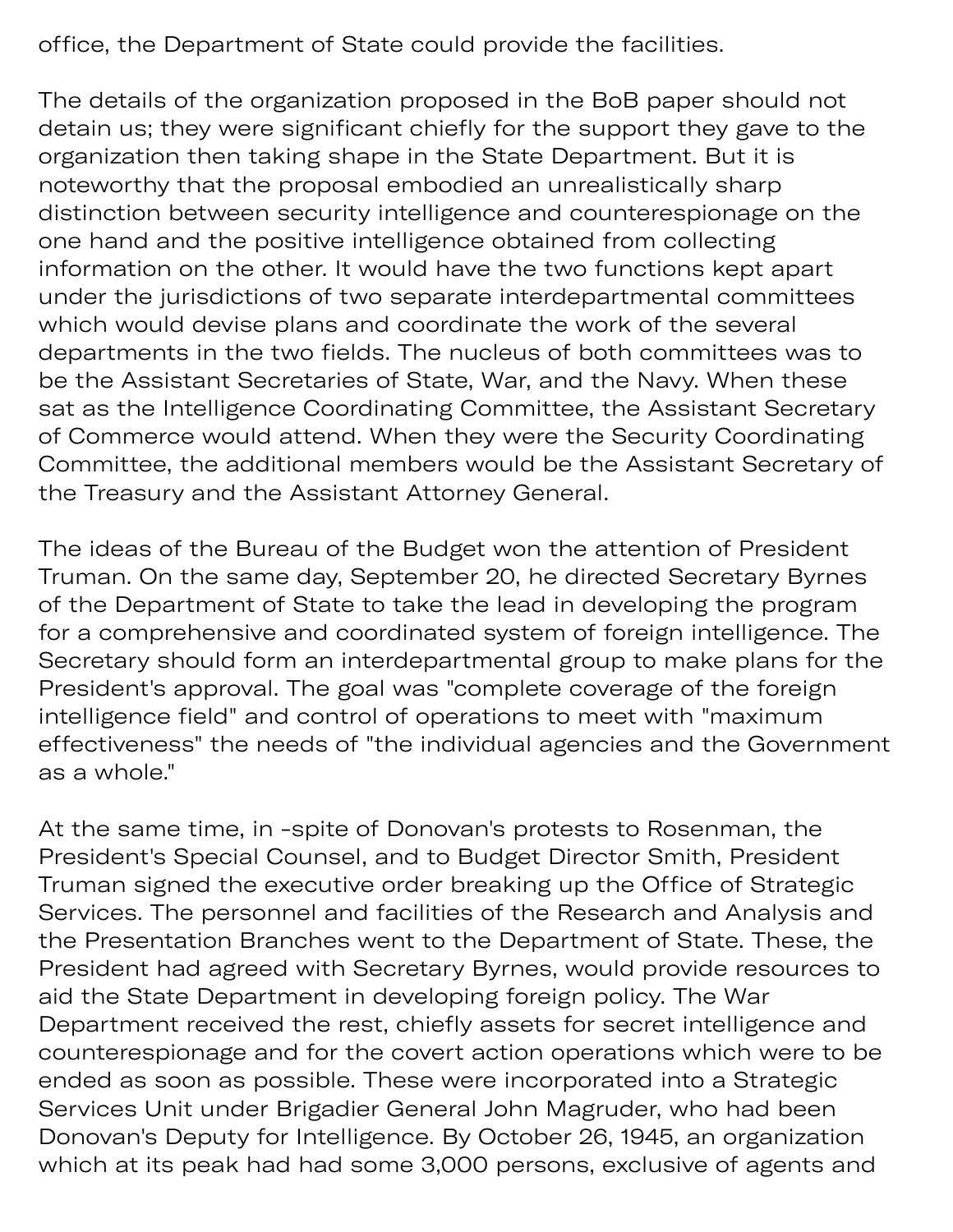other foreign nationals in special capacities, had been reduced to fewer than 8,000. All of these measures were in line with the purposes of the Bureau of the Budget.

which at its peak had had some 3,000 persons, exclusive of agents and

### **Position of the Joint Chiefs**

Much was happening in the few days around the fall equinox of 1945. The Joint Chiefs of Staff revived, with few changes, their January plan for a National Intelligence Authority. $2$  But instead of the original stipulation that the new central intelligence agency should have an independent budget, they now proposed that funds should be supplied by the participating departments in amounts and proportions to be agreed upon. This was because the Independent Offices Appropriation Act for 1945 had made it impossible without further legislation to give the central intelligence authority a separate budget. Under its terms, moreover, no part of any appropriation could be expended by any agency which had been in existence for more than a year without specific authorization from Congress.

The plan was submitted to the Secretaries of War and the Navy by Admiral Leahy for the Joint Chiefs of Staff on September 19. Leahy asked that the Secretaries forward it to the President. Ten days later Secretaries Patterson and Forrestal sent it to the Secretary of State. In view of the executive order terminating the Office of Strategic Services and President Truman's letter to Secretary Byrnes of the same date asking him to "take the lead," they presumed that Byrnes would want to transmit the recommendations to the President."

Going its thus roundabout way from the President's own Chief of Staff and back to him, this communication joined again the familiar issue between the parties of greatest interest. If there had to be a central intelligence agency, the armed services were trying to make sure that it would develop according to their ideas. Ranking officers in both Army and Navy did not want a central agency, but they liked even less to think that a civilian instrument, whether the OSS or the Department of State, would control the intelligence system of the nation.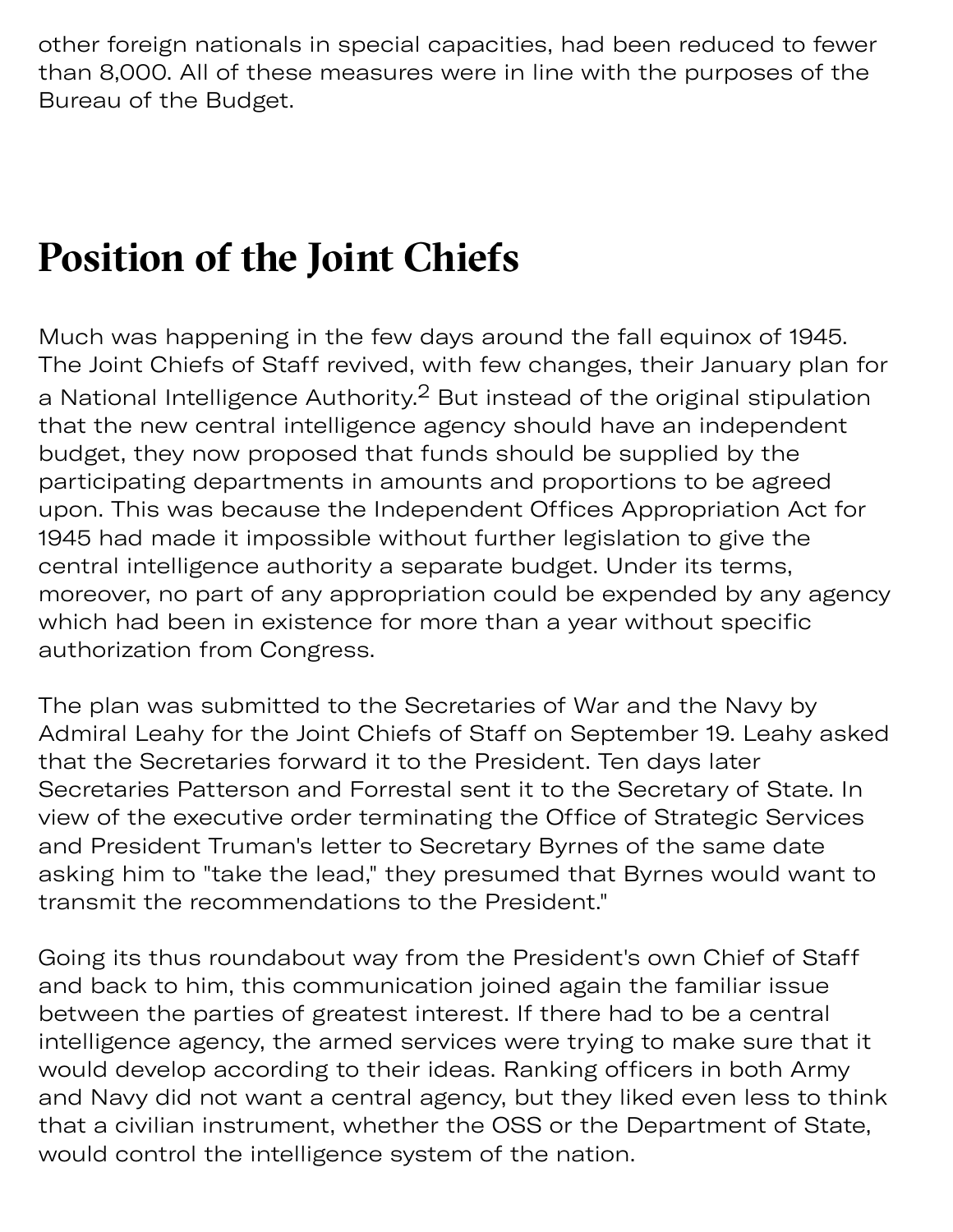The Joint Chiefs' plan took note of General Donovan's principles forwarded on August 25 to the Bureau of the Budget. They recognized the desirability of coordinating intelligence, conducting activities of common concern in one agency, and synthesizing departmental intelligence on the strategic and national level. But their thinking in September had not advanced much beyond the conclusions the joint Strategic Survey Committee had reached in January. Donovan wanted to "overcentralize" the intelligence service. He would place it at so high a level in the government that it would control the departmental intelligence agencies. The central intelligence organization ought to be responsible to the heads of the departments. The Joint Chiefs of Staff favored a federal rather than national principle for the permanent system of intelligence to replace the OSS.

Conditions now, however, created more urgency than there had been in January. Though hostilities were ended, the atomic mushroom darkened the future. President Truman had been through the Potsdam Conference where friction with Russia over Poland, Austria, Germany, and the Far East had become dangerous. The Joint Chiefs of Staff had come to feel that an efficient intelligence service had become indispensable. It was now "entirely possible that failure to provide such a system might bring national disaster." Committees were at work for both the Army and the Navy to reconcile their differences and find common ground if they could for a single Department of Defense, and with it a central intelligence service. Meanwhile a member of the Department of State specially assigned to the task went ahead to build upon ideas in the Department and the suggestions of the Bureau of the Budget.

#### **State Department Plan**

During the fall of 1944 considerable thought had been given to establishing an Office of Foreign Intelligence in the State Department. The geographic and functional divisions did not provide a central repository where policy makers could find accumulated knowledge on subjects involving the work of several divisions. Nor was there any place in the Department for coordination with other agencies of the government. The proposed Office of Foreign Intelligence was expected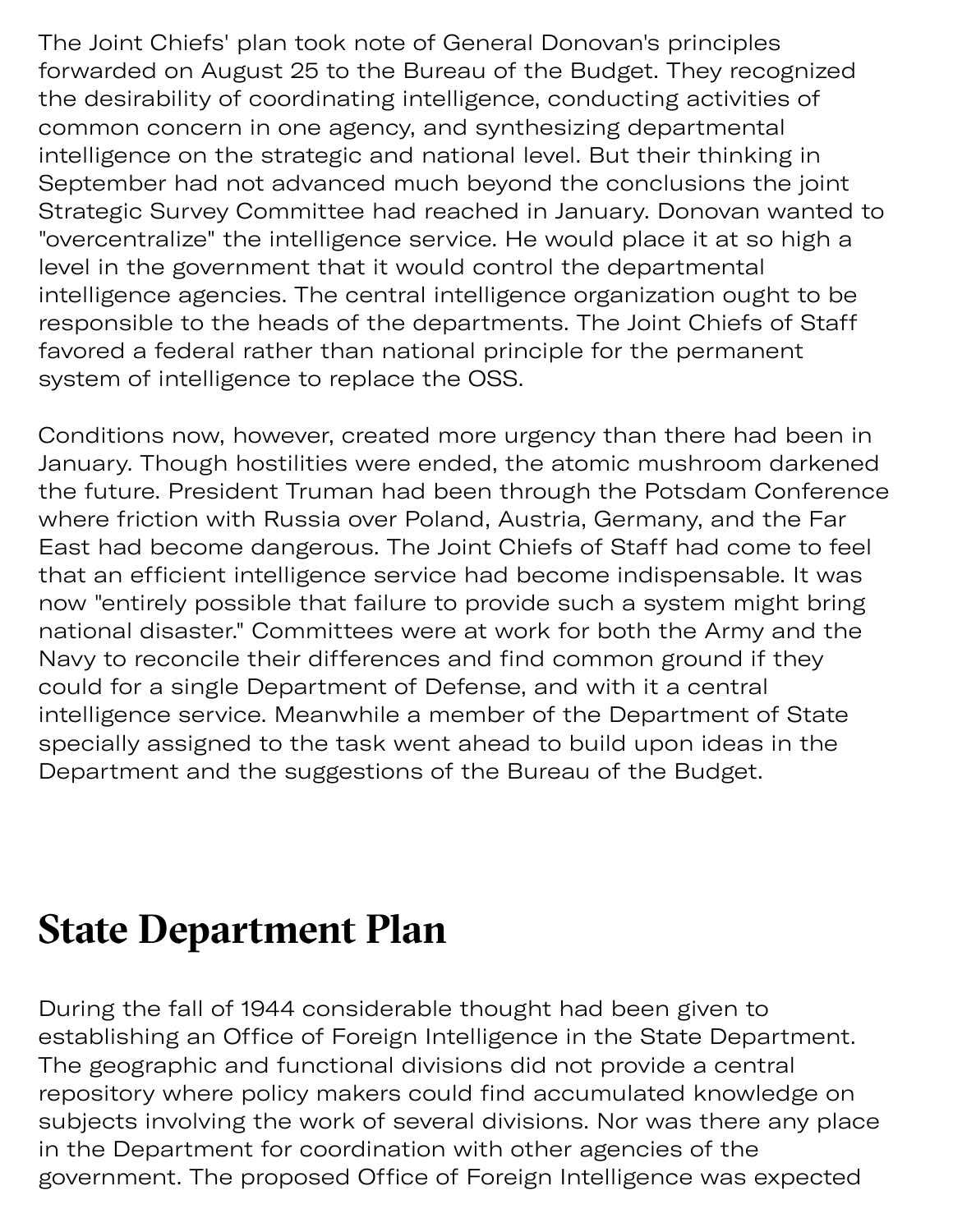government. The proposed  $\mathcal{L}_{\mathcal{F}}$  of  $\mathcal{L}_{\mathcal{F}}$  is expected of  $\mathcal{L}_{\mathcal{F}}$ to fill these needs with a planning staff and divisions of research in political, economic, geographic, social, scientific, and other matters.

Now a year later the Department contemplated not only a new internal organization but extending its jurisdiction as it "took: the lead" in developing the intelligence program for all federal agencies. A Special Assistant for Research and Intelligence was to gather together the functions of collection, evaluation, and dissemination of information regarding foreign nations which heretofore. had been spread among several geographic offices in the Department. There were to be two new offices under his direction, one for intelligence and the other for counterintelligence.

As the OSS Research and Analysis and Presentation Branches came over, their functions, personnel, records, and property were to be absorbed according to the Department's wishes. Any remainder would be abandoned. The other departments and agencies of the government, as well as State's own field offices, would then be expected to send their intelligence to the Special Assistant's organization for correlation and synthesis. The similarity between these ideas and the suggestions of the Bureau of the Budget is obvious.

President Truman's letter to Secretary Byrnes enlarged the opportunity to press this plan. The Special Assistant, Mr. Alfred McCormack, came from the Army, where he had been Director of the Military Intelligence Service. He brought into the Department Ludwell L. Montague and James S. Lay, who had also had military careers as secretaries of the joint Intelligence Committee of the Joint Chiefs of Staff; both men had helped formulate the JIC plan for central intelligence. McCormack entered with enthusiasm and conviction upon the work of taking over the whole business of correlating and evaluating intelligence for the makers of policy in the federal government. He was certain to arouse opposition in the Army and Navy.

Secretary Forrestal, seeking to develop a central intelligence agency in connection with the closer integration of the Army, Navy, and Air Force which he so earnestly desired, thought of having the heads of the several intelligence agencies to dinner to discuss the matter and perhaps remove some of their differences; and a memorandum from Thomas B. Inglis, Acting Chief of Naval Intelligence, on October 10, 1945, warned him of what he might expect: Mr. McCormack within the past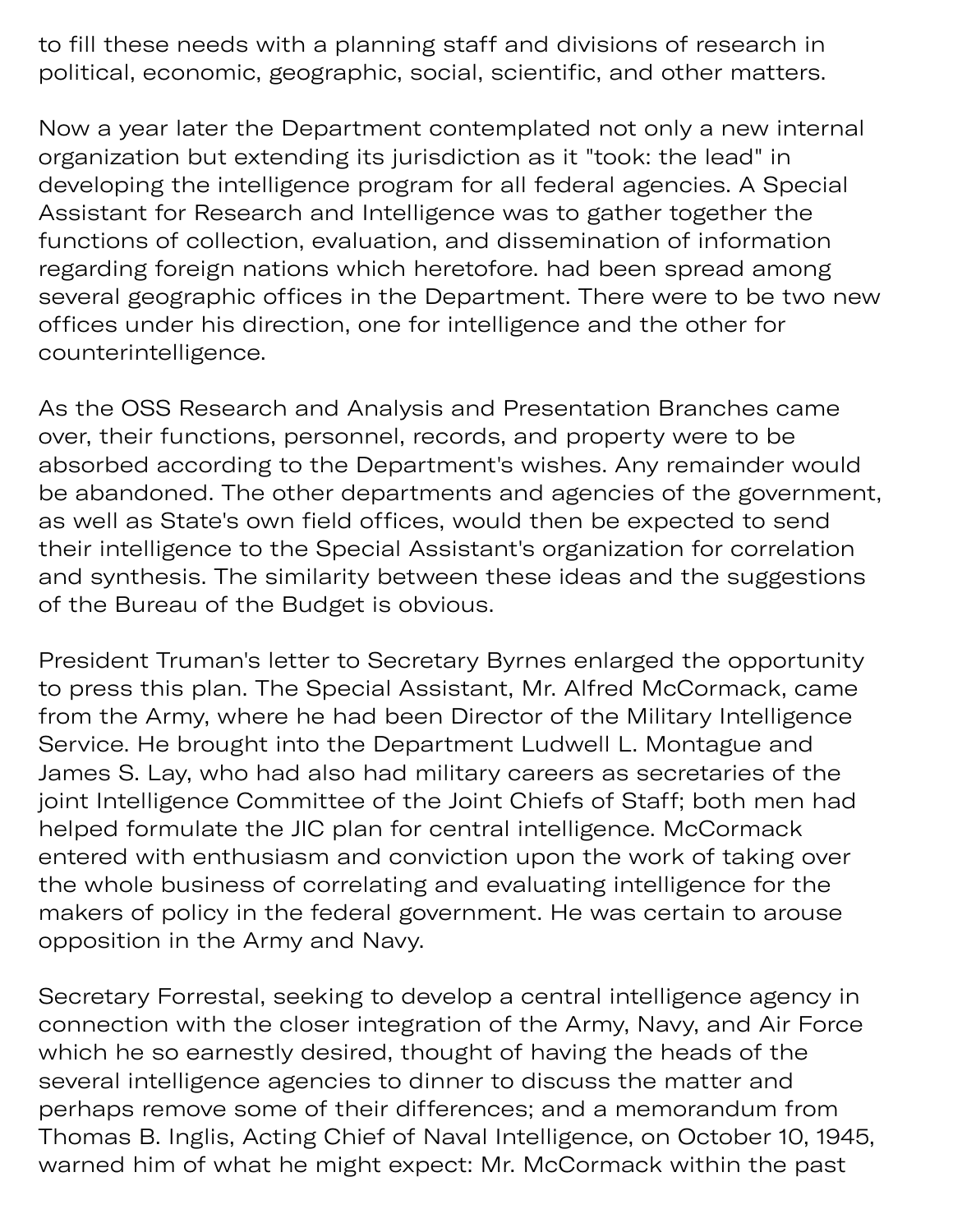ten days had declined General Magruder's proposal for an informal interim committee; until Secretary Byrnes "took the lead" as directed by the President, he preferred to conduct liaison directly with G-2, MIS, and ONI. Mr. J. Edgar Hoover was not in favor of a national intelligence agency. There probably would be "veiled antagonism" too, said Inglis, among some of the other guests. (From one of them, G-2 General Clayton Bissell, to judge from the record of his participation in the historic meeting of the joint Intelligence Committee on December 22, 1944, $^3$  it is doubtful that the antagonism would be veiled.) Inglis sugested that Magruder, as bead of the Strategic Services Unit, might be included in the dinner party. "It would be an interesting, but perhaps somewhat uncongenial, meeting."

warned him of what he might expect: Mr. McCormack within the past

By November, the departments were clearly heading into a collision. Forrestal wrote to Patterson on October 13 that they should push the joint Chiefs' plans vigorously at the White House. The three secretaries, Byrnes, Patterson, and Forrestal, met on October 16 and agreed in principle that any central intelligence organization should report to them rather than to the President; at least this principle of Donovan's was thus removed from the controversy. But Inglis observed on October 18 that whatever Byrnes might say about coordination, McCormack was not keeping the Navy in touch with his planning. In the War Department, Patterson authorized a special committee to study the problem under the chairmanship of Robert A. Lovett, Assistant Secretary for Air.

In the next meeting of the secretaries, on November 14, Forrestal asked that they devote their discussion to the proposed central intelligence agency. Byrnes suggested they endeavor to "integrate and reconcile" the several plans. Lovett, whom Patterson had brought to give his views, stated that the plan of the Bureau of the Budget appeared to fail in three respects: its coordination would be very loose; it provided for multiple collecting agencies, which were bad in clandestine intelligence; and it treated the problem as though the secretaries themselves were going to operate the agency, an impossibility in practice. Lovett advocated the plan of the joint Chiefs to give the secretaries authority over a director and an agency under his administration.

Byrnes too did not like the idea of the interdepartmental governing committees in the Bureau's plan, nor the emphasis upon research and analysis. The scheme seemed to him too big and elaborate. Without other comment for the record, he concluded that they all favored a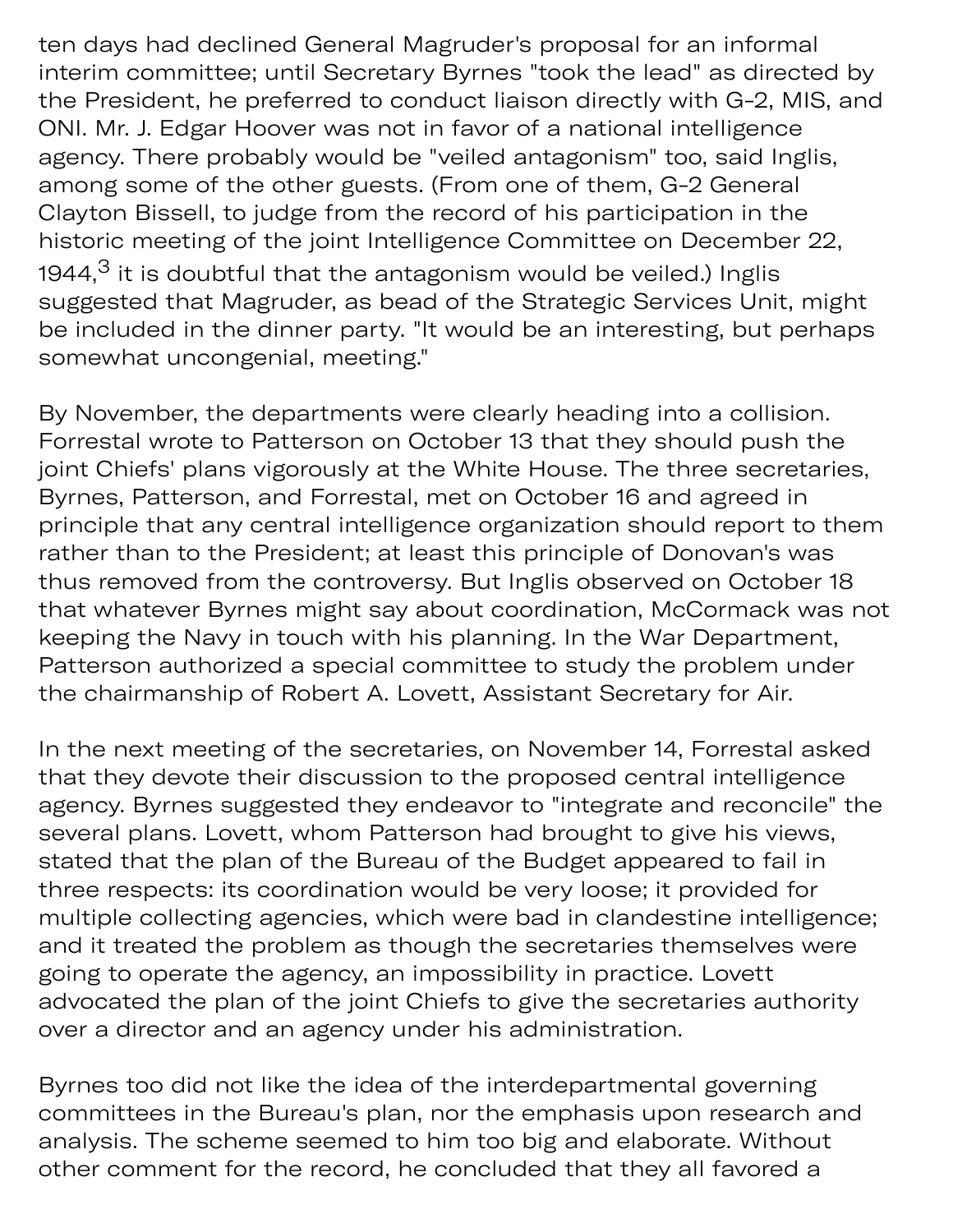central agency. He proposed an interdepartmental working committee to get at the problem as quickly as possible before the existing intelligence structure disintegrated further. The funds for some units, notably the SSU, were available only until the first of January. The secretaries agreed to form such a committee. At the close of the meeting Secretary Patterson inquired if anyone knew of a good man to be Director of Intelligence, and Lovett said the only name he had heard mentioned was Allen Dulles.

other comment for the record, he comment for the record, he concluded that they all favored all favored all favored at the second, he concluded that they all favored at the second, he concluded that they all favored at th

## **Compromise Efort**

The working committee met on November 19. Its members for the State Department were Alfred McCormack and Donald S. Russell; for the Army, Robert A. Lovett and Brigadier General George Brownell; and for the Navy, Rear Admiral Sidney Souers and Major Matthias Correa, special adviser to Secretary Forrestal. If Secretary Byrnes' acceptance of a central agency had meant agreement to negotiate on some basis other than the BoB plan, McCormack did not so interpret it. He insisted that the President's letter of September 20 had directed Secretary Byrnes to take the lead not only in developing an interdepartmental intelligence program but also in putting that program into operation.The plan which McCormack was going to send to the President provided that the Executive Secretary of the authority coordinating the departmental intelligence services should be named by the Secretary of State and should be an employee in the State Department. Instead of having a central agency produce the national intelligence estimates for policy makers, McCormack would assign that responsibility to the Department's Estimates Staff under the Special Assistant for Research and Intelligence, that is McCormack himself.

The representatives for the Army and Navy argued in response that the director of the central agency should be named by the President and made responsible to the Secretaries of State, War, and the Navy and representatives of the joint Chiefs of Staff. This agency would produce the national intelligence estimates. As neither side would yield, there was nothing to do but ask the secretaries which concept should prevail.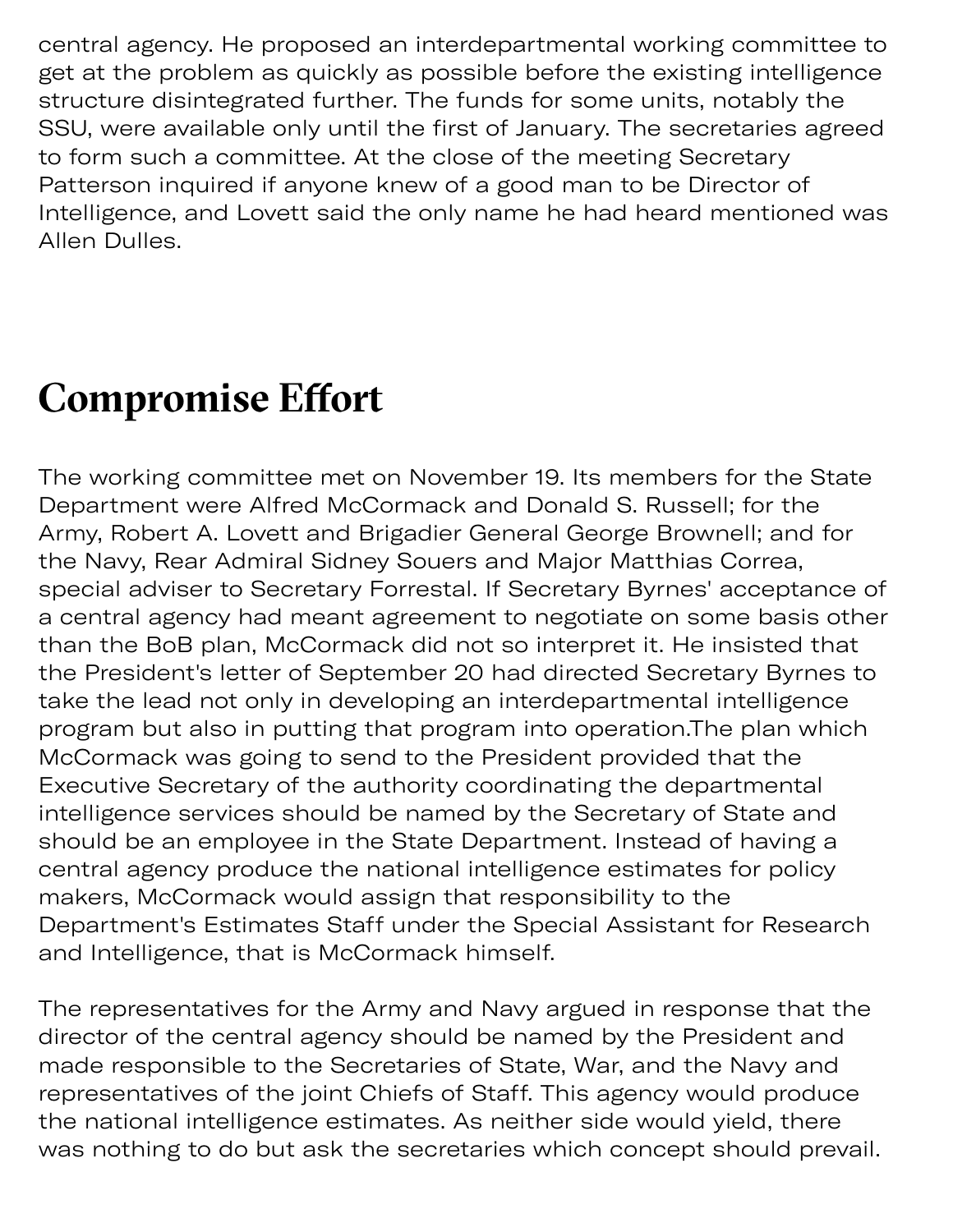Perhaps anticipating an unfavorable decision from above, McCormack reworked his plan in December and gave considerable ground in the hope of making it acceptable. The armed services were to have representatives throughout the proposed intelligence organization, including the Estimates Staff, although the commanding positions were reserved for the Department of State. The two governing committees proposed by the Bureau of the Budget for intelligence and security were reduced to a merely advisory capacity. In their stead McCormack now accepted, on December 3, a single National Intelligence Authority as advocated by the military services; but in his plan the Authority would consist of the Secretary of State, as chairman, and the Secretaries of War and the Navy. Heads of other departments and agencies might be invited by the Secretary of State to sit in on some meetings, and representatives of the Treasury and the FBI would attend to discuss matters of security. There would be no representative from the joint Chiefs of Staff; the armed services would already have a two-to-one vote in the Authority. The Department of State should retain the 'leadership and final responsibility."

The Executive Secretary would still be appointed by the Secretary of State and be a State Department employee, but he would be responsible to the Authority as a whole. The Secretaries of War and the Navy voting together could even remove him. Moreover, on December 15 McCormack accepted from the War Department a provision that would prevent the Executive Secretary from proposing my operating plan to the Authority until it had been submitted to :be appropriate advisory- board and the opinion of any dissenting member of that board attached to it.

There were to be a host of coordinating committees covering, as in the proposal of 1944 for the Department's Office of Foreign Intelligence, politics, economics, geography, science and technology, biographical records, military affairs, and other divisions of subject matter. In all these, with obvious exceptions like military intelligence, the Department of State was to have the chairmanship. Finally, toward the end of the discussions, McCormack conceded that there might be a director of operations under the Executive Secretary to handle secret intelligence and security matters if the Authority should decide that this could be done more effectively in a central organization than by the departments.

How such a complicated setup would actually function in practice was not made clear in McCormack's proposal. In fairness to him, one must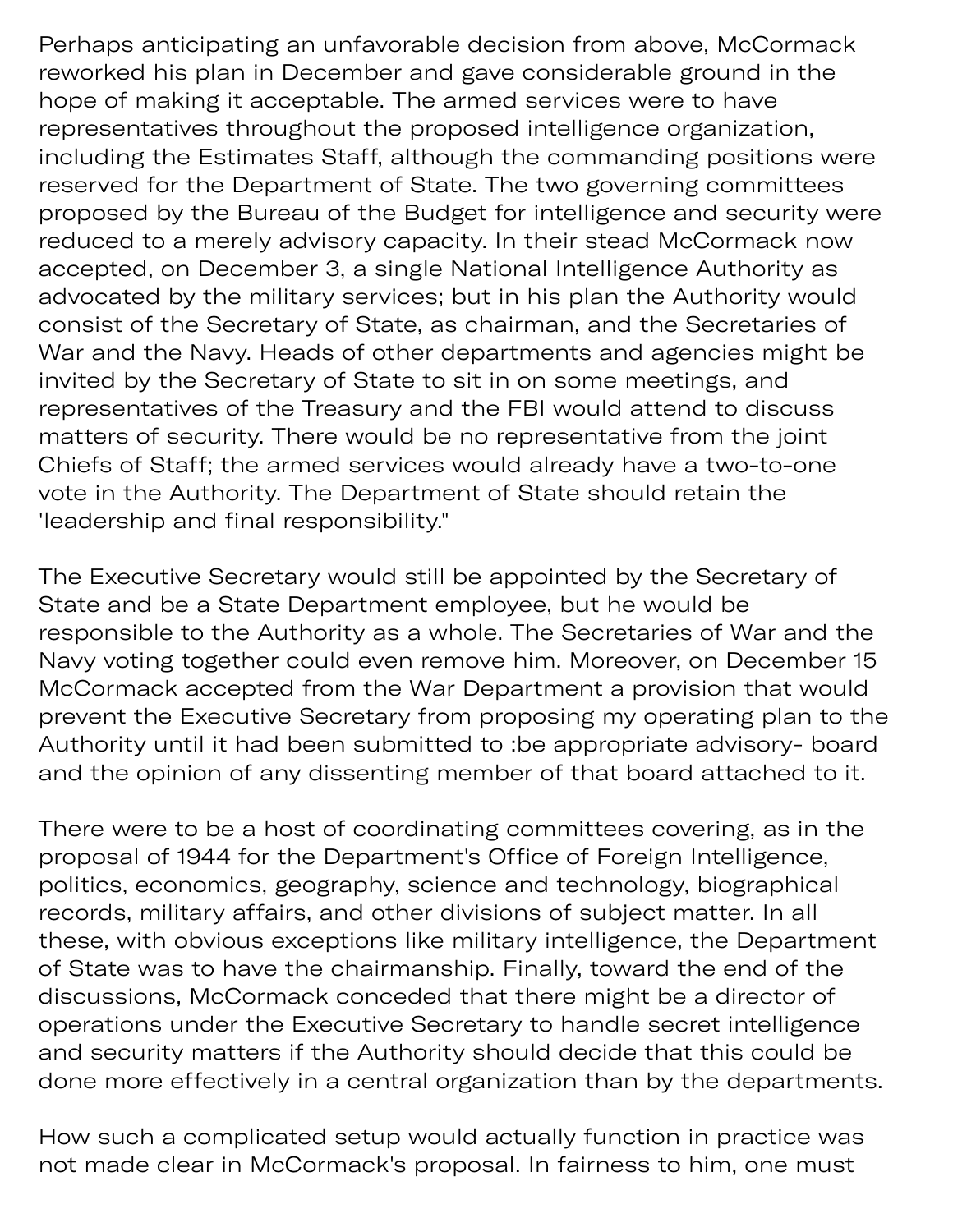say that he had little time to elaborate upon his ideas, for at about this point the Secretaries of State, War, and the Navy reached agreement to ask the President to adopt the joint Chiefs' plan, practically as it had been revised in September.

not made clear in McCormack's proposal. In fairness to him, one must

#### **Studies of the Armed Services**

Secretary Forrestal had appointed Ferdinand Eberstadt in June to make a special study of the proposed merger of the War and Navy Departments. The Eberstadt report, published now on October 22, held that the national security would not be improved by unifying the Army and Navy under a single head. One civilian secretary could not administer successfully the resulting huge and complex structure. There were benefits to be had from parallel, competitive, and sometimes conflicting efforts. On the other hand, better coordination was required to meet the increased international commitments, both political and military, which were being assumed under the charter of the United Nations, the Act of Chapultepec for inter-American defense, and military occupation of Germany and Japan and in the face of uncertain repercussions from the scientific and engineering advances made during the war.

The report called for the organization of the military forces into three coordinate departments-Army, Navy, Air-and their close association with the Department of State in a National Security Council. There should be established also a central intelligence agency to supply the "authoritative information on conditions and developments in the outside world" without which the National Security Council could not fulfill its role nor the military services perform their duty to the nation.

Mr. Eberstadt had named the then Captain Souers a committee of one to write a section on military intelligence for the report. As Assistant Director of Naval Intelligence in charge of plans, Captain Souers had helped in the work of the joint Intelligence Committee of the Joint Chiefs of Staff and had attended the meeting on December 22, 1944, when debate over the "services" and "civilian" plans had led to their consolidation in January. Since then he had been actively concerned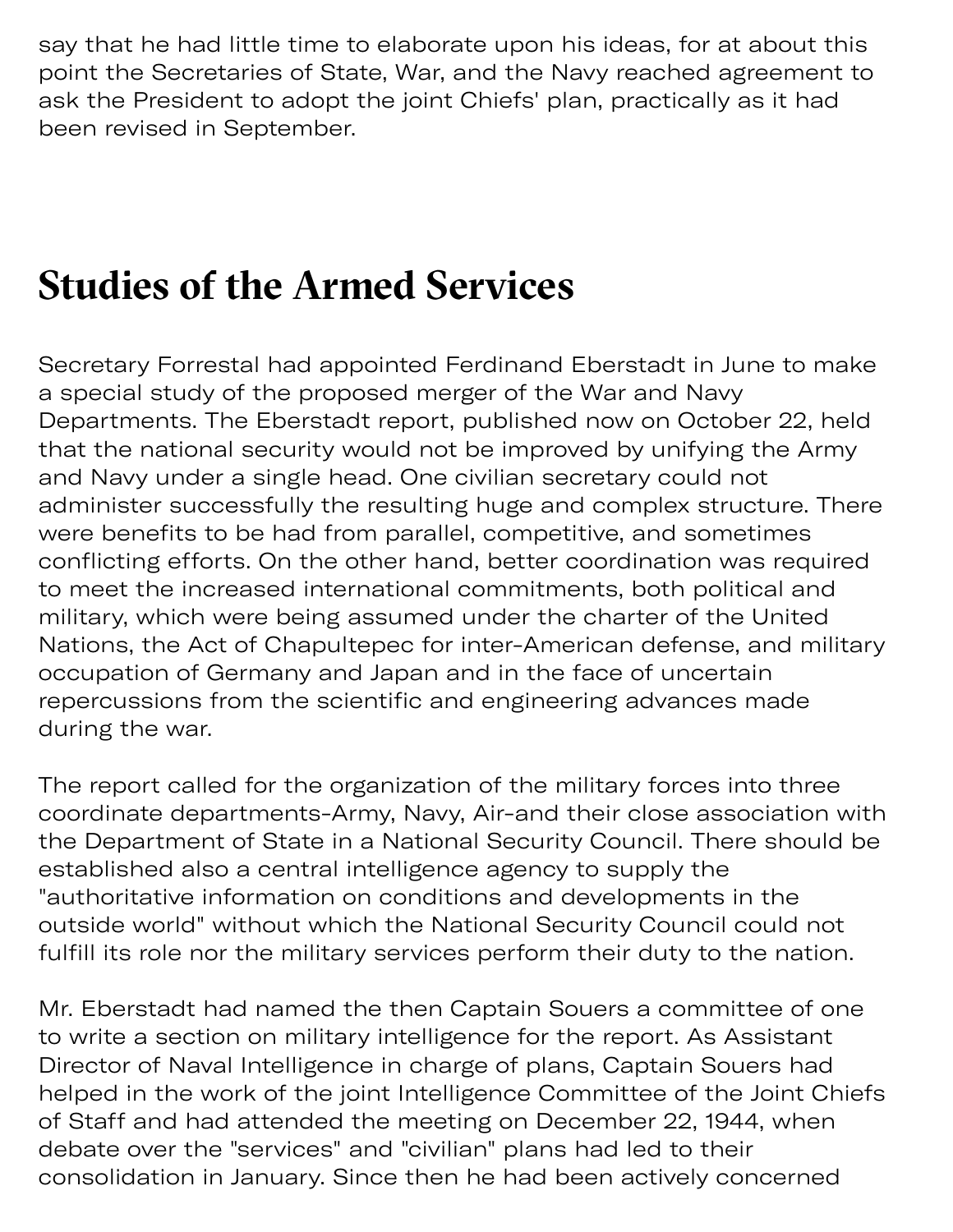with General Magruder and others in both Army and Navy who wished to establish a permanent central intelligence system. Souers had opposed the Donovan plan because he felt that the director of central intelligence should serve not only the President but also the members of his cabinet who were responsible for the national security. Now in the Eberstadt report he also opposed the McCormack plan because it would put the intelligence system under the domination of a single department.

He reviewed precedents for a national intelligence system and dwelt particularly on the success of the joint Intelligence Committee, working through its subcommittees and with benefit of its joint Intelligence Collection Agencies, in producing strategic intelligence by the collaborative efforts of not only the military intelligence agencies but the AAF Weather Service Division, the offices of the Chief of Engineers and the Surgeon General, the Coast and Geodetic Survey, the Hydrographic Office, the Joint Meteorological Committee, the Board of Geographical Names, and the OSS. But even under the stimulus of war the interchange of information among these agencies had been neither free nor complete, and upon return to peace such collaboration as there had been would practically cease to exist. Moreover, strategic intelligence involves more than military and naval information; it requires knowledge of economic, social, and political forces that are not so readily ascertainable in swift reconnaissance as in deliberate research by appropriate civilian agencies.

For these reasons the joint Intelligence Committee could not be considered a permanent organization. It might be reorganized to include permanent representation from all agencies concerned with intelligence, but then it would cease to be merely the instrument of the joint Chiefs of Staff. The conclusion was that while each department should maintain its own intelligence service, each should participate in a joint central intelligence organization. This should coordinate all intelligence relating to national "security, maintain activities of common concern which should not be reduplicated in the departments, and synthesize departmental intelligence on the strategic and national policy level. Souers also recommended that courses of instruction be given to indoctrinate officers with the importance of intelligence to our national security.

The Army's committee appointed on October 22 under the chairmanship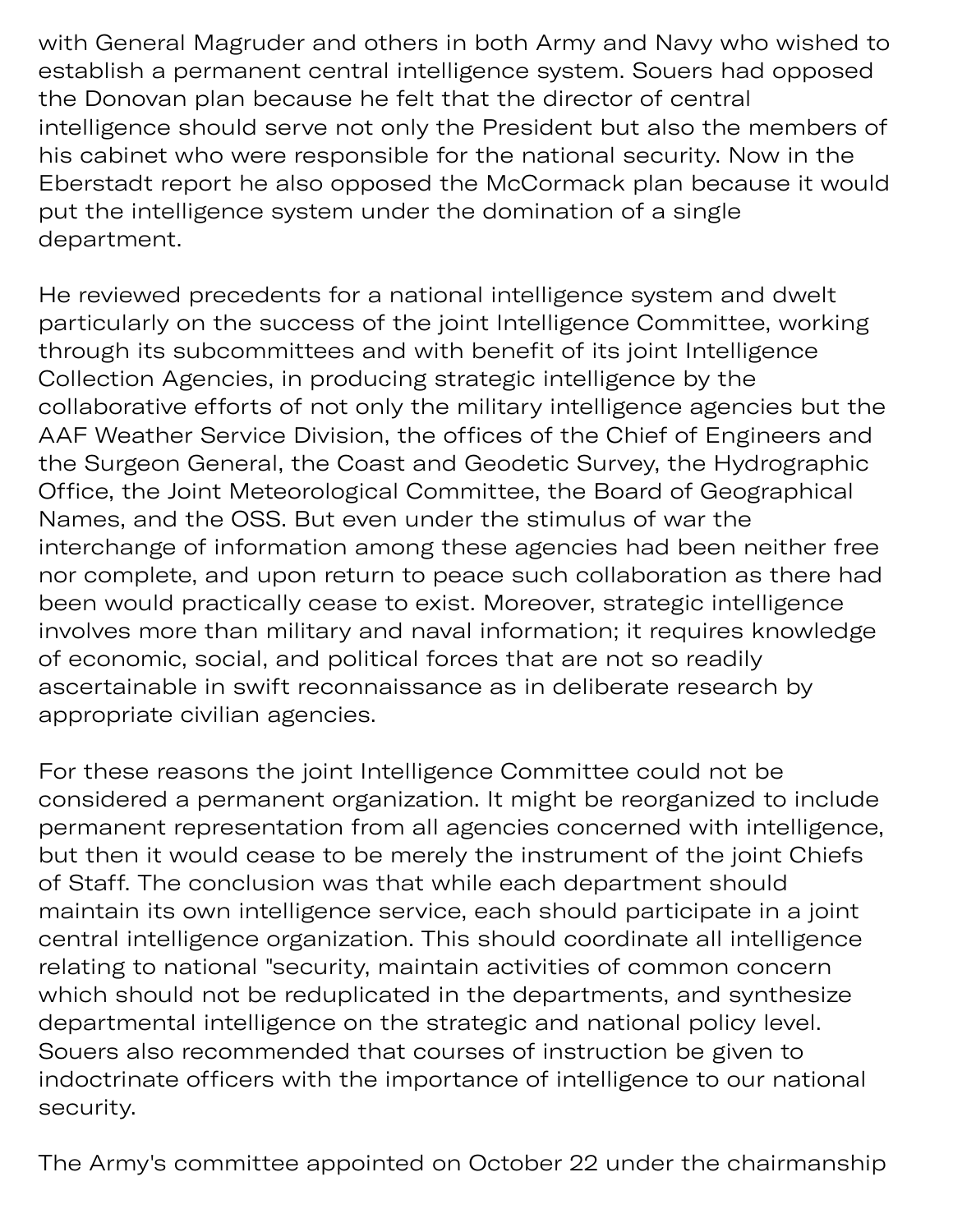of Assistant Secretary Lovett gathered testimony by means of a questionnaire and written reports within the War Department. There were formal interviews with persons specially qualified: General Bissell; William H. Jackson, who had reported on the British system; Kingman Douglass, who bad represented the Army Air Forces at the Air Ministry in London; Lieutenant General Stanley D. Embick, member of the joint Strategic Survey Committee; David K. E. Bruce, who had been prominent in OSS; and Alfred McCormack from the State Department.

The opinions of most of these witnesses can be fairly surmised. Of particular interest, in view of his participation in the Intelligence Survey Group of the National Security Council in 1948 and his subsequent appointment as Deputy Director of Central Intelligence under General Walter B. Smith, are those held at this time by William H. Jackson.<sup>4</sup>

Under the new threat of the atomic bomb, Jackson said, and in the light of the lessons of Pearl Harbor, there was an urgent necessity for "imposing intelligence responsibilities on the military services within the scope of their missions" and for "compelling the coordination of intelligence functions under one national intelligence system." (These ideas of imposition and compulsion, voiced at a time when Congress was about to investigate the Pearl Harbor disaster, would be sublimated in 1948 to a call for "leadership" in the central agency and "cooperation" on the part of the departmental services.) Authority over the system should be vested in the Department of Defense if it were created or in the National Security Council if the Eberstadt proposal were adopted. But he moved the central agency even farther down the scale of responsibility and away from Donovan's principle than the joint Chiefs of Staff had. Its "active direction" would be in a directorate consisting of the chiefs of intelligence in the Army, Navy, and Air Forces, a representative of the State Department, and, when their interests in national security were involved, other departments such as the Treasury and Justice. Thus something like the eventual IAC would have supervision over the director of the central intelligence agency, who would be reduced to an office manager.

Jackson, moreover, would not allow the central agency to engage in clandestine collection. That function, and foreign counterintelligence, would be reserved to the Department of State, with the participation of officers assigned from the military services. But radio interception could be given to the central agency, and it might do its own overt collection of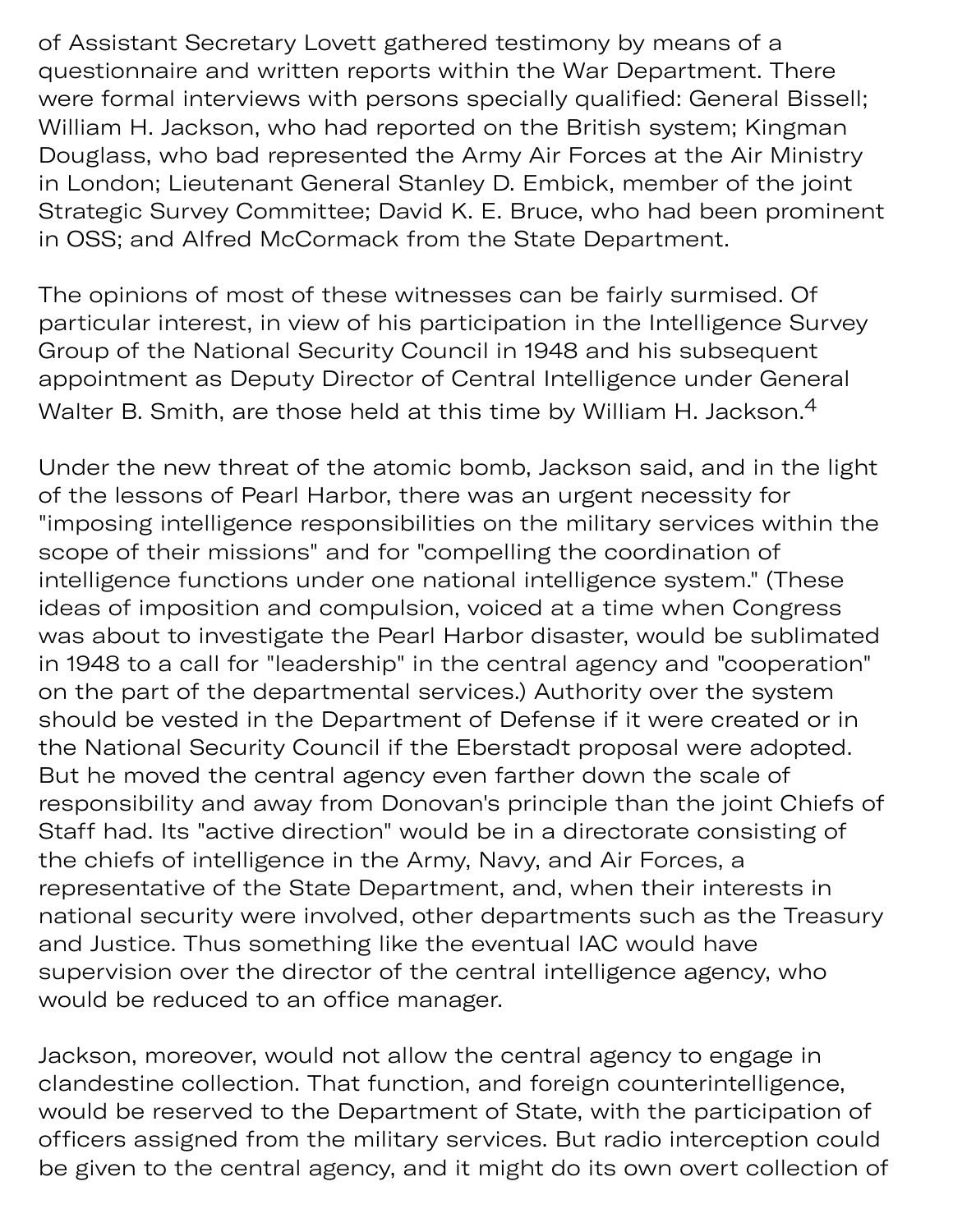economic and scientific intelligence.

General Magruder, out of his experience, probably made the most realistic contribution to the Committee. His proposal followed the lines of the Donovan plan but accepted the concept of authority proposed by the joint Chiefs, that the national intelligence director should be responsible to the Secretaries of State, War, and the Navy as a group. Every safeguard was required to keep the central organization from becoming the instrument of policy of a single department. It should be completely denied any policy-making function to preserve its objectivity.

Magruder came down hard on practical points: the traditional mutual aloofness of the departments which would make cooperation difficult; the professional hazards and delicacy of clandestine operations, which the regular departments, whether War, Navy, or State, could therefore not afford to house; the central agency's need for the authority to require the departments to pass to it their intelligence products, which they would not do "on a voluntary level"; the importance of leaving no ground upon which the agency could be used as a political tool by the party in power; the requirement for an independent budget granted without detailed congressional inquiry into the expenditures.

The finished report of the Lovett Committee noted, as Magruder had, that there was jealousy and mistrust among the departmental intelligence services, and also that the lack of experienced intelligence officers in both military services contributed to the unsatisfactory situation; no serious effort had been made to treat intelligence as a career. There must be a national intelligence organization, manned by permanent personnel of the highest caliber and trained as specialists in the components of modern intelligence. This could not be approached through the uncoordinated activity of the departmental units now engaged in "haphazard demobilization."

The Committee unanimously concluded that it was more nearly in agreement with the proposal of the joint Chiefs than with any other sugested plan. It therefore recommended the creation of a National Intelligence Authority over a central intelligence agency, whose director, to insure continuity, should be appointed for a term of at least six years. It elaborated on the joint Chiefs' idea that the director should consult with the departmental chiefs of intelligence by providing that the advisory board they made up should consider all important questions,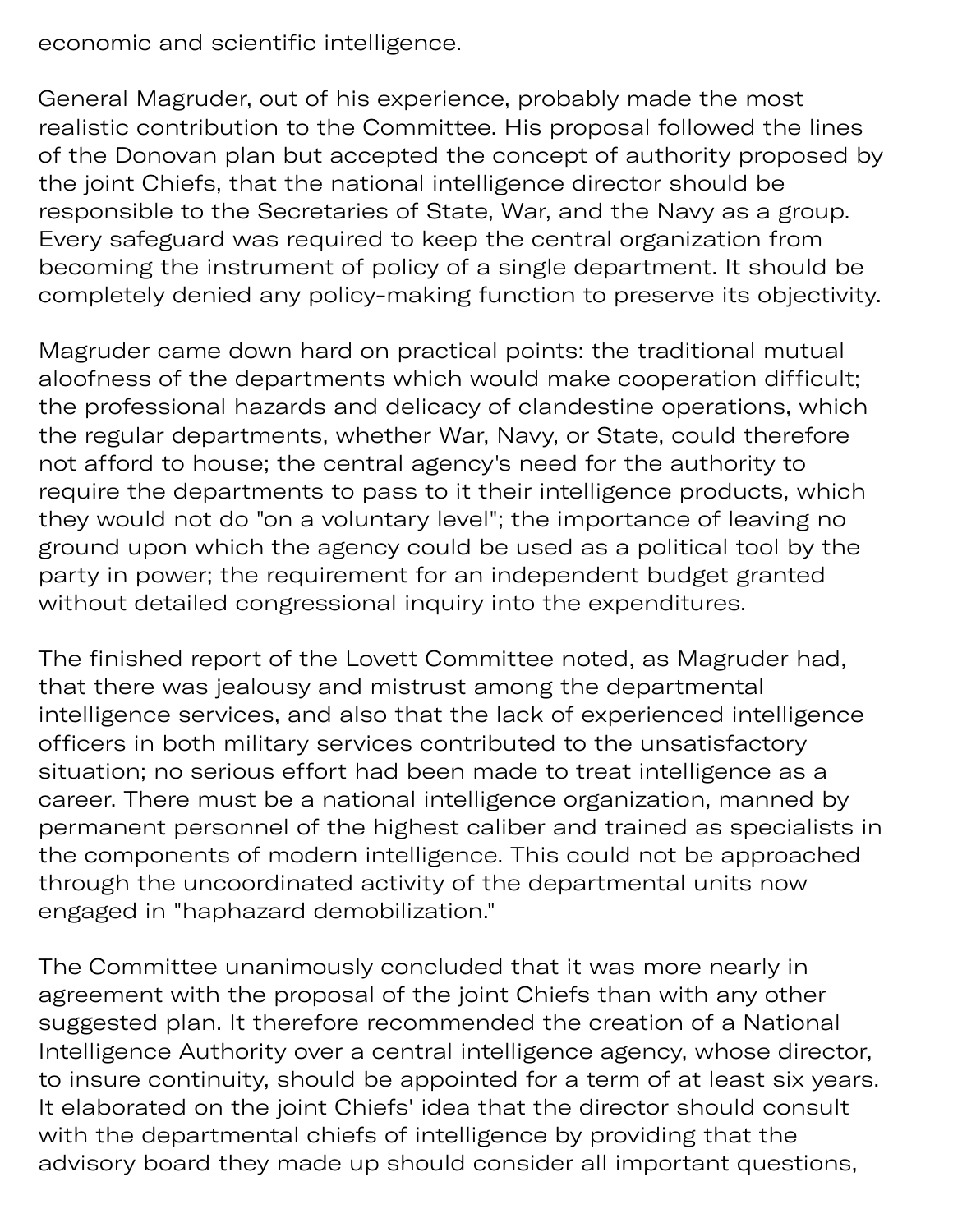and the director should obtain its opinion before delivering estimates to the President or other members of the Authority. If there were differences of opinion between the director and members of this board, his decision should be controlling but their opinions should accompany his report.

The Committee further modified the joint Chiefs' plan by proposing, as General Magruder had urged, that the new agency be the sole instrument for foreign espionage and counterespionage. And a third change, also suggested by Magruder, provided that the agency should have an independent budget through appropriations granted by Congress without public hearings, even though this would require additional legislation.

Lovett himself, appearing before Secretaries Byrnes, Patterson, and Forrestal in their meeting on November 14, gave a summary of the report. He spoke particularly of its conception of a "reading panel," the proposed Intelligence Advisory Board in its capacity as an estimating body. The principal civilian agencies as well as the military intelligence services should be represented on it. The FBI, in particular, had the "best personality file in the world" and incidentally was expert in producing false documents, an art "at which we became outstandingly adept" during the war. The advantage in this plan, Lovett emphasized, lay in the fact that conclusions would be reached not by one man but by a board; it would avoid "the danger of having a single slanted view guide our policies." Thus he joined William H. Jackson in advocating collective responsibility for national intelligence estimates.When McCormack early in December accepted a National Intelligence Authority as provided in the plan of the joint Chiefs of Staff, representatives of the Army and Navy feared that they could lose their grip upon the negotiations unless they countered with a new initiative. As it turned out, McCormack, in carrying out Secretary Byrnes' instructions that he "resolve the issues" with the Secretaries of War and the Navy, was himself to become an issue. Critics within the State Department took exception to his insisting upon a separate office for intelligence and research which he would direct. It was over this question that he eventually would resign from the Department on April 23, 1946.

Now at Christmas time in 1945, General Magruder expressed the opinion of the military men with his accustomed poise and candor. just a few months before there had been only scattered voices crying in the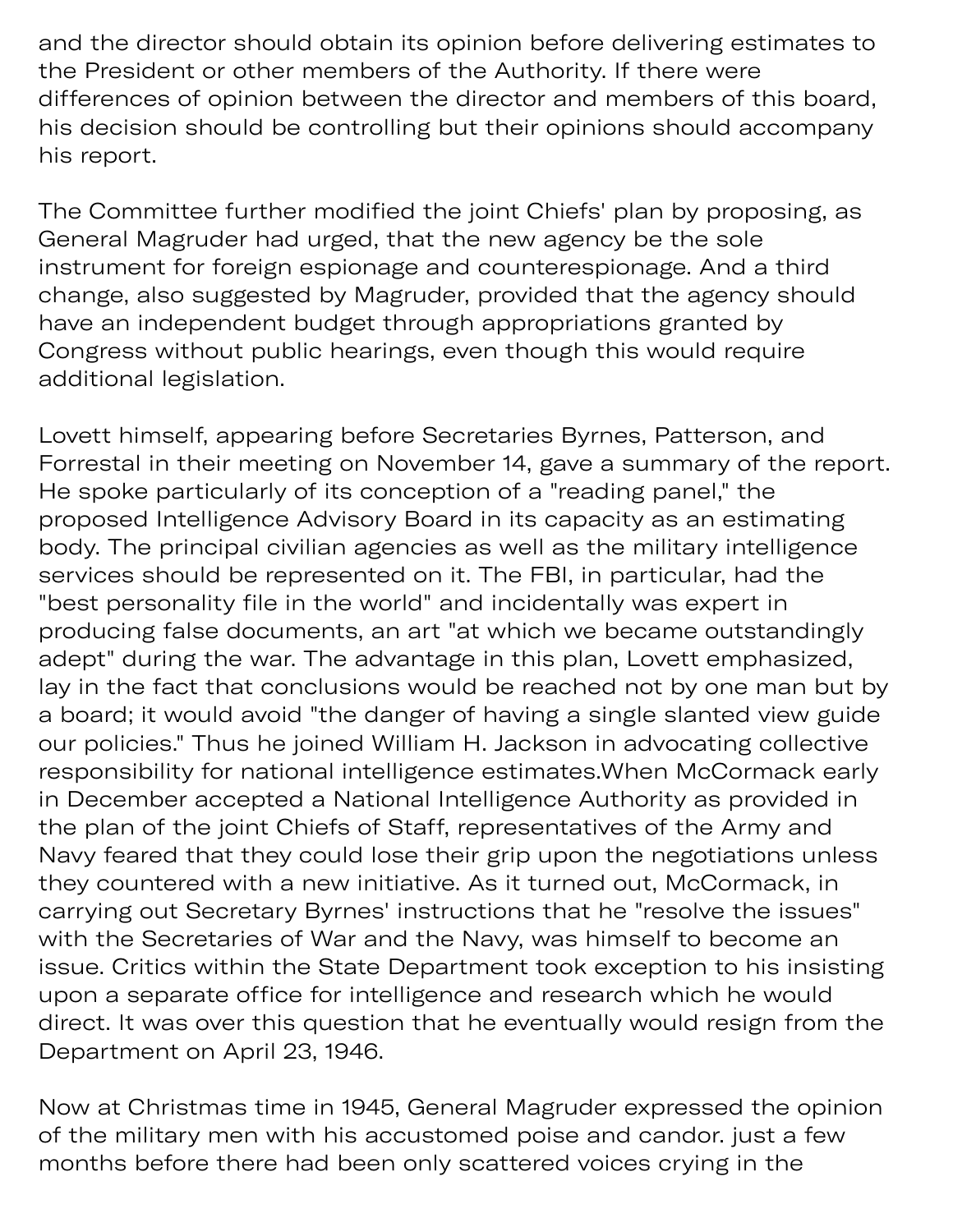wilderness, Magruder's among them. Now many, many people were urging the necessity of a central intelligence agency and adopting the slogan as a new and original cause. The congressional investigation of Pearl Harbor was having an evident effect upon public opinion. But although there was general agreement in the Army and Navy about the urgency of doing something as quickly as possible, they felt that the McCormack plan was inadequate and administratively unsound. It placed undue weight in the State Department. Admiral Souers brought an influential voice into the military and -naval chorus. He drafted a memorandum from Admiral Nimitz to the Secretary of the Navy. As against the State Department's plan, the proposal of the joint Chiefs of Staff was more likely to assure sound national intelligence and would prove more satisfactory to the Navy. Nimitz, who had not cared much for OSS during the war, now favored the central intelligence idea. The product of the new agency would reflect the best judgment of experts from all the departments; it would not be dominated by any one of them. He recommended that the President should select its director from the Army, the Navy, or the Marine Corps.

If the director were from the armed services, a non-political administration would be assured and its intelligence estimates would be unbiased and objective. The director would be subject to military discipline, continuing after his retirement, and could be required to avoid publicity. The plan of the State Department was objectionable because the Secretaries of War and the Navy might not be informed of the intelligence furnished the President by the State Department. There was more to the memorandum; but these arguments are enough to show that Souers and Nimitz, like Leahy and others, were parties to a resolve that the Department of State should not take over where the Office of Strategic Services had left off.

Admiral Souers feared at one time that the Army might desert the Navy and accept terms with the State Department. An elaborate arrangement was in the making to incorporate much of the joint Chiefs' plan with the McCormack plan and provide for assignment of an Army or Navy officer to the State Department as chief executive for the Authority. Army men were talking of reservations which might be made if the McCormack plan were accepted. At the request of President Truman, Souers submitted a memorandum on December 27 stating his objections to the McCormack plan and explaining why he thought that the interests of the President would be better protected under the plan of the joint Chiefs.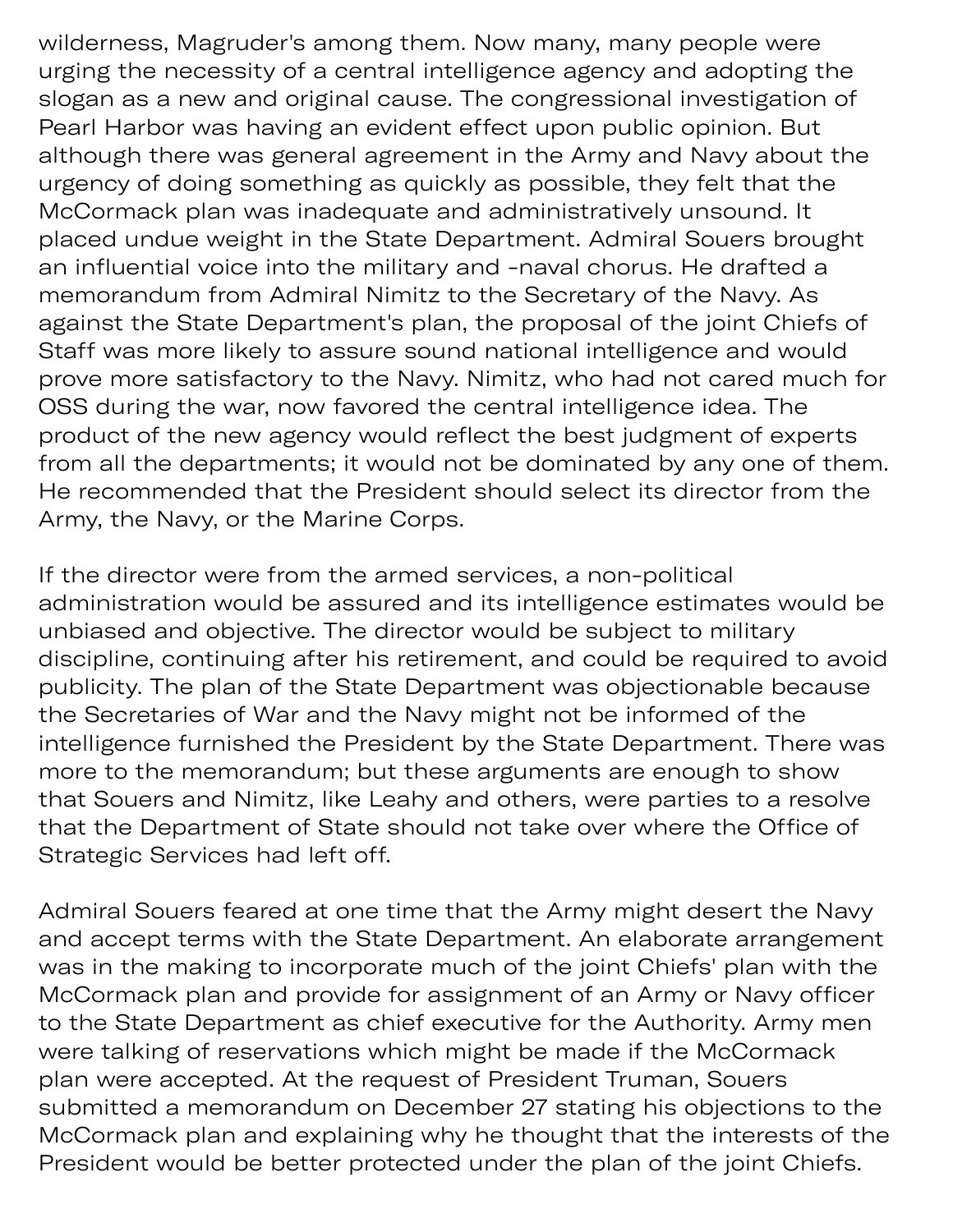Souers argued that McCormack's plan did not give the Army and Navy equal access to the President with the State Department. The evaluation of information was not an exact science, he said, so every safeguard should be imposed to keep any one department from having the opportunity to interpret information to support previously accepted policies or preconceived opinions.

The plan of the joint Chiefs, on the other hand, placed the National Intelligence Authority on a higher level than any department. The President would appoint an outstanding man of ability and integrity to be director. Through pooling of expert personnel in the central agency, there would be more efficiency and economy. There would be a full partnership among the three departments and operation of the central agency "on a reciprocal basis." The suggestion fitted neatly into the recommendations of the Eberstadt Committee for reorganization of the Army, Navy, and Air Force and their closer association with the State Department in a National Security Council.

Admiral Souers ended this memorandum for the President much to his own amusement when he read it again in the spring of 1952rwith the declaration that he was not a candidate for the job of director and could not accept even if it were offered to him.

With Admiral Souers, personal friend of the President, and Admiral Leahy, his Chief of Staff, favoring the joint Chiefs' proposal, the representatives of the Army and Navy were spared having to press upon McCormack their formal rejection of his plan. There is no reason to suppose that President Truman himself did not prefer an arrangement which promised to bring all of the departments more effectively together in a common enterprise. In any case, though the full story may not yet be known, Secretary Forrestal of the Navy waited upon the Secretary of State as Byrnes momentarily returned to Washington from Moscow, before setting out again for the meeting of the United Nations Assembly in London and more wrangling with the Russians. The tale still going the rounds is that Forrestal said to Byrnes: "Jimmy, we like you but we don't like your plan. Just think what might happen if another William Jennings Bryan were to succeed you in the State Department."

On Sunday, January 6, 1946, with Under Secretary Royall acting for Patterson, the secretaries met in the Shoreham Hotel and agreed upon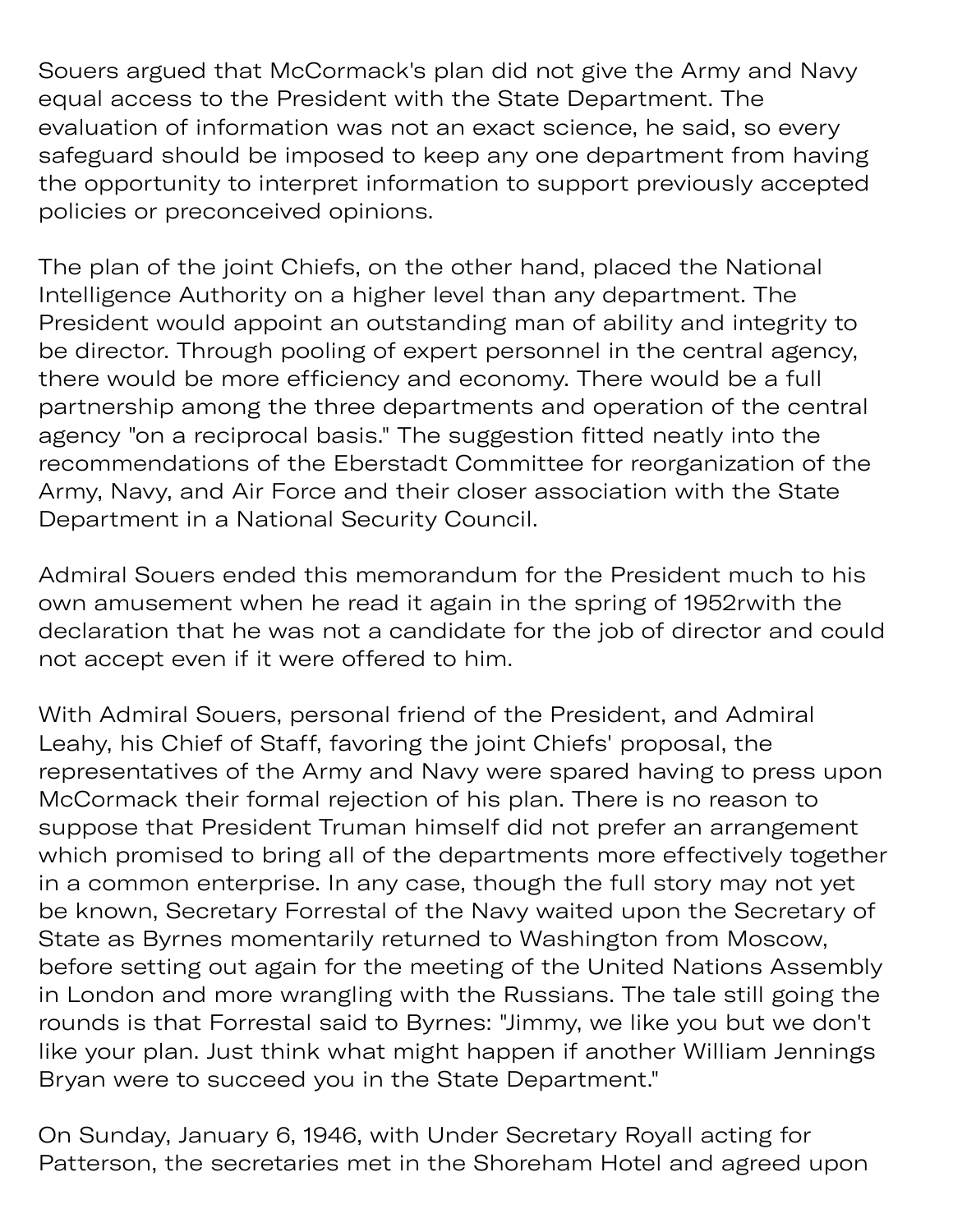the plan of the joint Chiefs of Staff, omitting the provision for a representative of the joint Chiefs in the National Intelligence Authority. On January 9, in a conference at the White House attended by Samuel Rosenman, Admiral Leahy, Commodore Vardaman, and Admiral Souers, Budget Director Smith still argued for the State Department plan. But President Truman said at the end of the conference that the draft directive the secretaries had brought was what he wanted, and he asked that representatives of the Bureau of Budget and of the Department of justice, together with Admiral Souers, who was to become the first Director of Central Intelligence, make such changes in, it as were necessary to conform with legal and budgetary requirements.

Comparison of the secretaries' draft with the directive as finally issued on January 22, 1946, reveals interesting differences. Admiral Leahy was restored as fourth member of the National Intelligence Authority, but instead of attending for the joint Chiefs of Staff he was to be the personal representative of the President. This had been proposed the previous year in the plan of the joint Intelligence Committee; it restored in some degree General Donovan's original concept that the central intelligence organization should be in the Executive Office of the President. The head of the new organization would have immediate access at least to the President's personal representative and would not have to approach the President through the secretaries of the departments. It seemed a fair working compromise of the opposing principles of coordination and chain of command. The wording of the directive somewhat obscured the unity of the proposed national intelligence system so evident in the joint Chiefs' plan. The new agency of the Authority was named the Central Intelligence Group and described as consisting collectively of persons assigned from the departments by the three secretaries. It was an assemblage of delegates, not a unified institution, working under a Director of Central Intelligence who was not one of them.

It is generally held that the change of name from Agency to Group was necessary pending an act of Congress to place the new organization on a statutory basis: legal connotations of the word "agency," according to the Bureau of the Budget, made its use impossible until such legislation had been obtained. In the light of subsequent controversy and friction, however, one would suspect that the collective concept had more adherents within the Group than that of unity.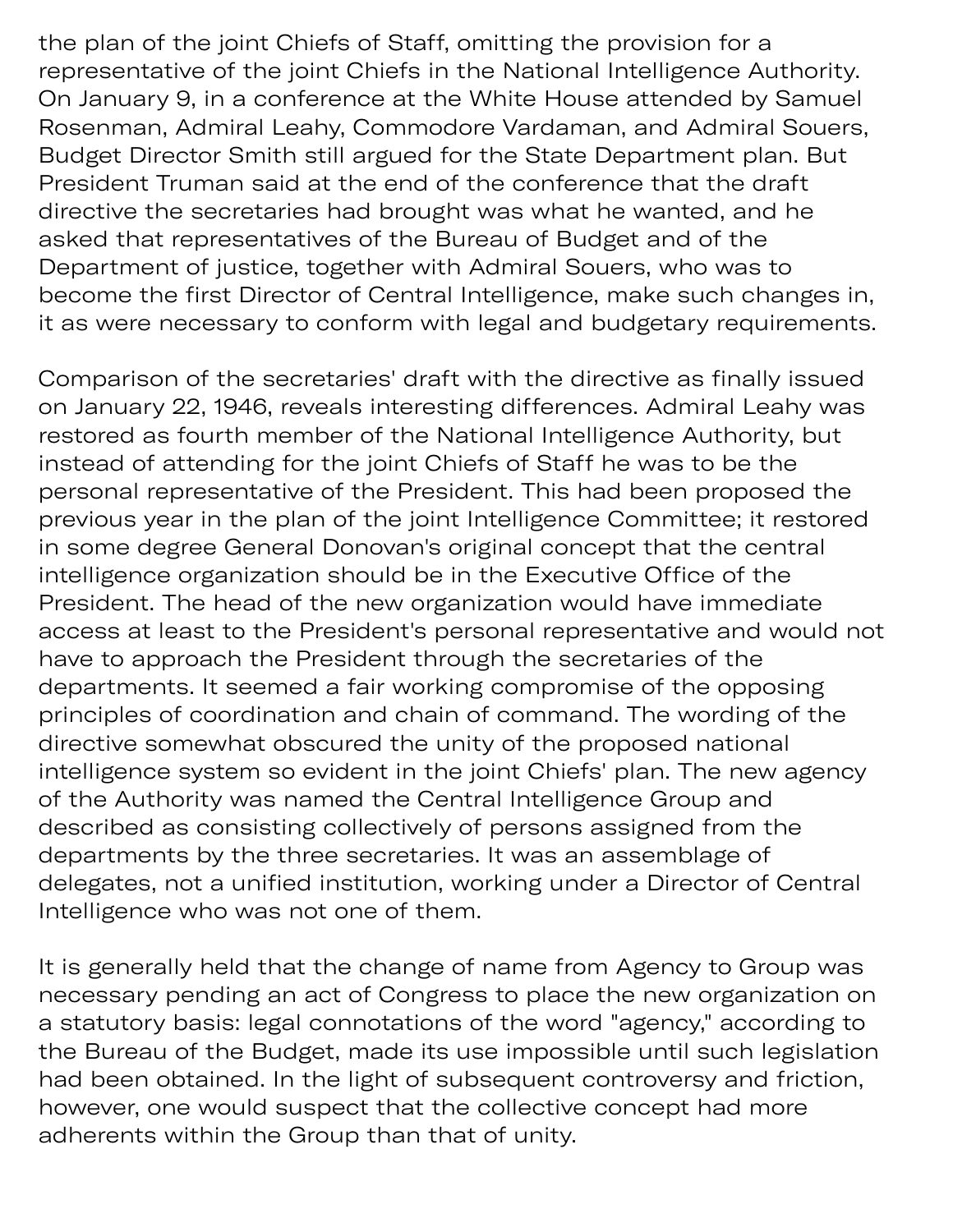The head of the new organization, on the other hand, was not Director of the Central Intelligence Group but Director of Central Intelligence. This has been explained as necessary merely because the organization was not to be called an agency. The explanation is not so significant as the latent meaning within the title. The phrase Director of Central Intelligence, neither qualified nor confined to a particular institution, is heavy with connotations of power and responsibility at the center of the national intelligence system.

There were stipulations within the directive to support this view. The Director of Central Intelligence was to plan for coordinating the activities of the intelligence agencies in the three departments. To the extent approved by the Authority, he could inspect the operations of the departmental intelligence agencies in connection with this planning. He should recommend to the National Intelligence Authority the establishment of policies and objectives of the "national intelligence mission." He should accomplish the correlation and evaluation of intelligence for strategic and national policy and its dissemination within the government. And in doing this, he was to have full use of the staff and facilities of the intelligence agencies in the three departments. All of these duties and functions, though controlled by the President and the National Intelligence Authority, gave the Director more than mere administrative control over the Central Intelligence Group. Whether or not he would be successful in exercising that superior power beyond the Group remained to be seen in practice. The Director of Central Intelligence had also to perform services of common concern for the departments, where the Authority determined that they could be performed more efficiently by the central organization. But there was significantly omitted the stipulation that he should perform the service, which the joint Chiefs' plan had included, of procuring secret intelligence. It seems likely that the advocates of central intelligence were anxious to get the new system established and at work, and the exclusive right to collect secret intelligence was a controversial issue which could be set aside for a time while the new Director embarked on his other duties.

Magruder, Lovett, and others wished to place the clandestine activities of SSU in the new central intelligence organization. William H. Jackson, among others, thought that secret intelligence and counterespionage should be functions of the State Department; he was still to consider this possibility with Allen Dulles in the spring of 1948. Members of the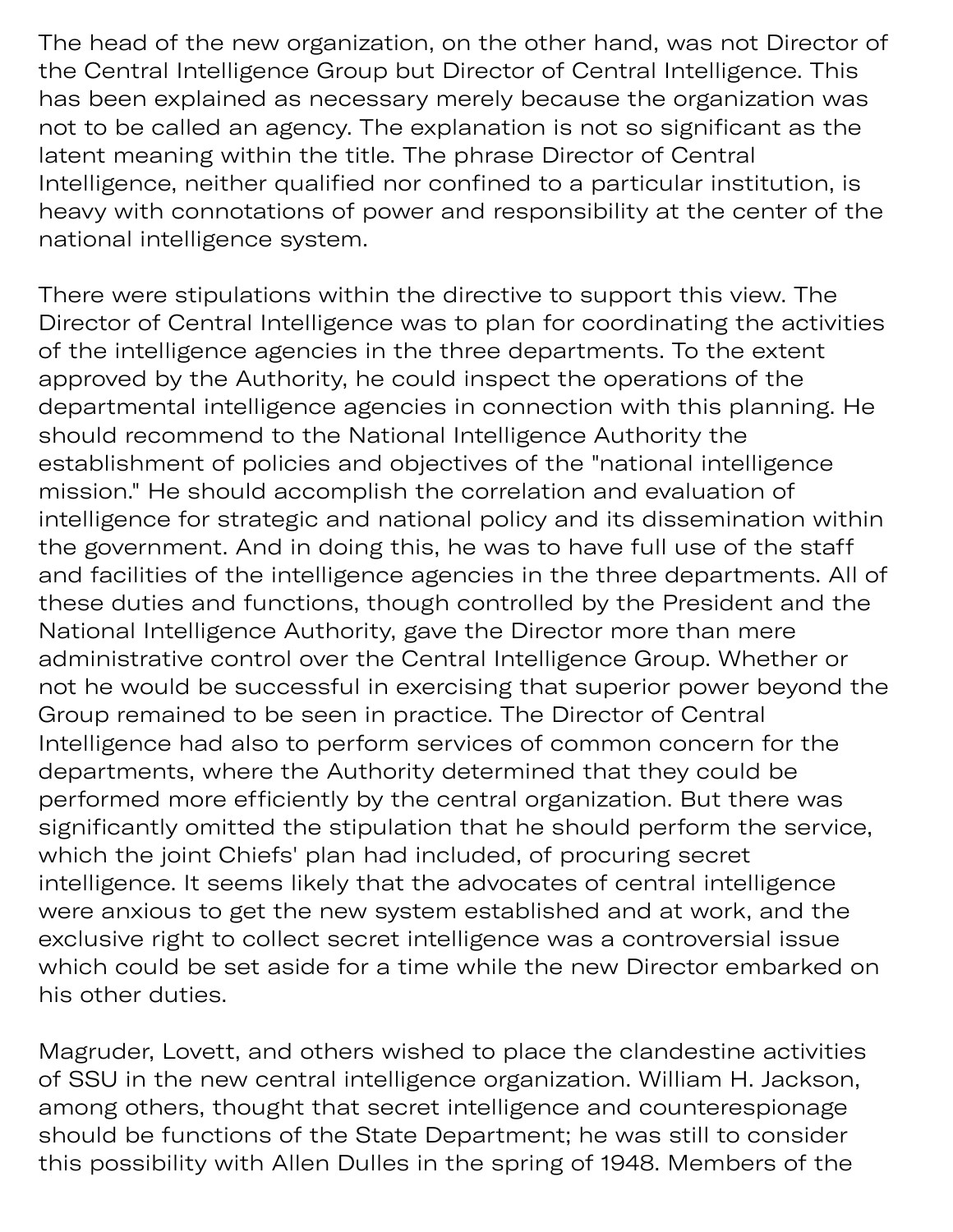Military Intelligence Services, and doubtless of the Office of Naval Intelligence, as well as J. Edgar Hoover of the FBI, were opposed to giving the Group the exclusive right to collect secret intelligence abroad. They did not wish to be denied the right to continue running whatever secret operations they wished. It would take time to settle the issue, if it ever would be finally settled.

The directive, prepared under the eye of the Department of justice, took care, in addition to denying police and law-enforcing power to the Central Intelligence Group, to provide against its interfering with "internal security functions." Moreover, nothing in the directive should be construed to authorize the Group to make investigations within the United States and its possessions except as provided by law and the directives of the President. Anyone who still thought that it was intended to set up an American Gestapo should by this time have given up his fears.

But those who were to put the Central Intelligence Group to work in parallel with the Federal Bureau of Investigation were on their way to trouble. Distinctions between secret intelligence or espionage and security intelligence or counterespionage are easy to make on paper. They are difficult to maintain in practice. And to divide either function or both arbitrarily according to geographical areas assigned to separate administrations ignores the fact that operations in one without careful association with the other are likely to jeopardize both.

#### **BIBLIOGRAPHY**

1. Adapted from a history of the CIA to 1950 completed by the author in 1953. For a preceding portion, devoted principally to the OSS, see Studies VIII 3, p. 55 ff.

- 2. See Studies VIII 3, p. 85 f.
- 3. Studies VIII 3, p. 82.

4. Taken from a memorandum of the following November 14 to Secretary Forrestal. The testimony proper before the Lovett Committee was not